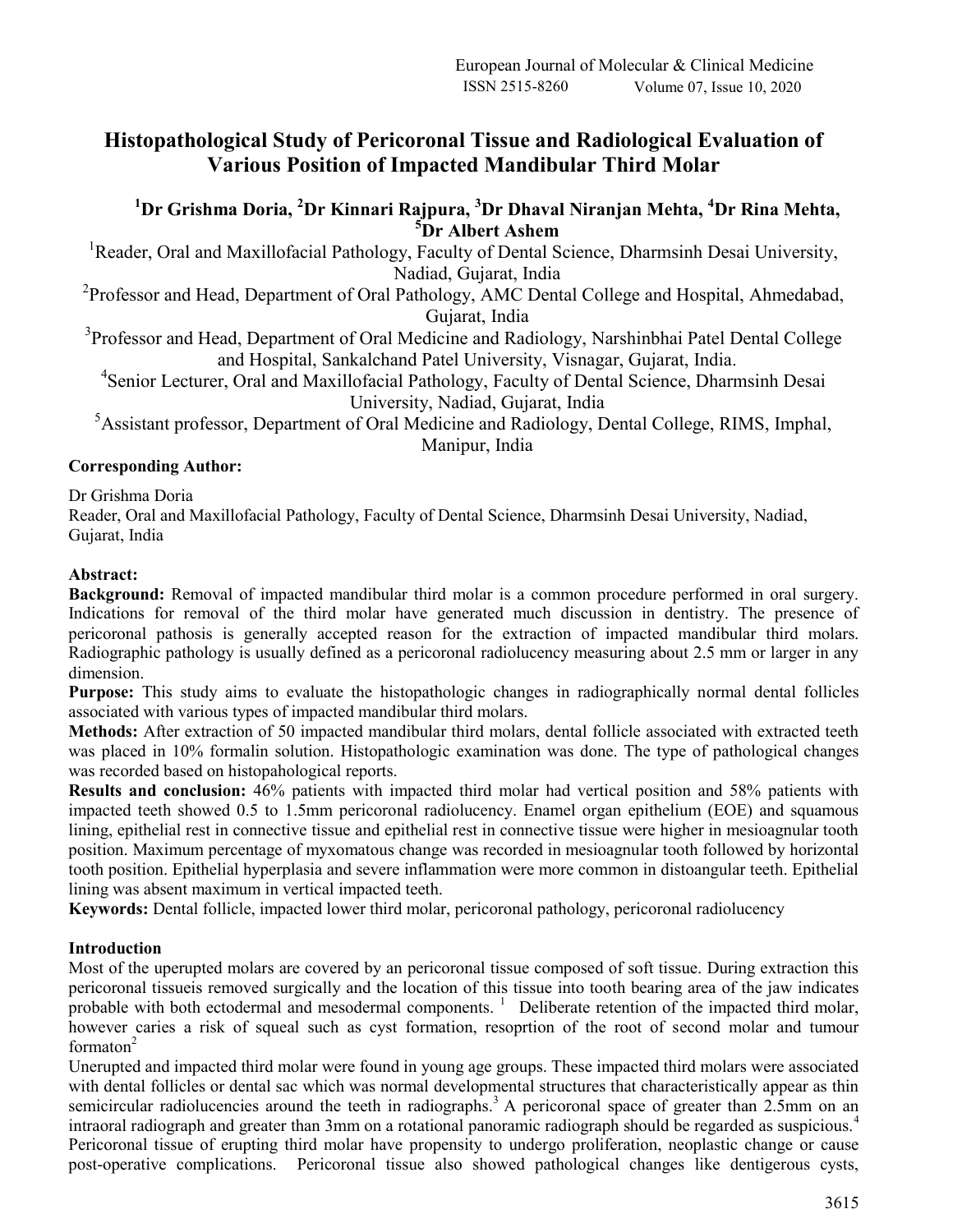#### European Journal of Molecular & Clinical Medicine ISSN 2515-8260 Volume 07, Issue 10, 2020

odontogenic keratocyst and ameloblastoma which could be the health risks for the patients.<sup>5</sup> Therefore present study was carried out to determine the need for the routine removal of unerupted and impacted third molar on basis of of various histopathological changes associated with pericoronal tissue of impacted teeth.

#### **Material and Methods**

This study was carried out in 50 patients with impacted third molar attending Department of Oral Surgery and Oral Pathology Department Government Dental College and Hospital, Ahmedabad. In this study detailed clinical history was taken. Patients with signs of infection or enlarged tissue surrounding affected teeth were excluded from the study. Tobacco users, alcoholics, and those with systemic diseases that could affect the healing mechanisms were excluded. All the teeth included in the study were mandibular third molars.

The study was conducted after ethical clearance of institutional committee. Informed consent was taken from all the patients who were include in the study. Out of 50 patients, 25 patients were male and 25 patients were female with age range of 18 to 40 years. All these impacted third molar teeth were sent for radiographic examination with intraoral periapical radiographs. Width of the pericoronal space was determined to find out any correlation exists between histopathological changes of pericoronal tissue and radiographic width of the impacted teeth. According to radiographic width of pericoronal space patients were divided into three groups. Group 1 consists of impacted third molars with radiographic pericoronal width of 0.5mm to 1.5 mm. Group 2 consists of impacted third molars with radiographic pericoronal width of 1.5mm to 2.5mm. Group 3 consists of impacted third molars with radiographic pericoronal width of 2.5mm to 3.5mm.

Pericoronal tissues associated with impacted third molars were removed and sent for histopathological examination. These specimen were fixed in 10% solution of formaline for 24 hours. Processed routinely and embedded in paraffin. Blocks were prepared and section of 5 mircron thickness were cut using a microtome and stained with routine Hematoxylin and Eosin stains for the purpose of histopathological study. The sections of myxomatous change, which were stained with Hematoxylin and Eosin (H&E) stain were also stained with Alcain blue stain. Two oral pathologists, who were not aware of the result of the previous pathology reports and clinical status of the patients, blindly re‑ assessed each slide for the following histopathological parameters:

- Follicular epithelial lining
- Severity of epithelial inflammation (mild, moderate, and severe)
- epithelial rest in connective tissue
- myxomatous change in connective tissue
- Epithelial hyperplasia
- Presence of salivary gland

**Results:** Fifty impacted teeth were radiographically analyzed for pericoronal radiolucency. They are surgically removed and histophathological examination of impacted teeth was carried out. Radiographic findings were correlated for each patient with the histologic findings, and the data were analyzed.

# **Table 1: Distribution of Patients with Impacted Third Molar according to age group and gender**

| Age(year) | Male |               | Female |       | Total          |               |
|-----------|------|---------------|--------|-------|----------------|---------------|
|           | No   | $\frac{0}{0}$ | No     | $\%$  | N <sub>o</sub> | $\frac{0}{0}$ |
| $15 - 20$ |      | 50            | 4      | 50    | 8              | 16            |
| $21-25$   | 16   | 51.61         | 15     | 48.39 | 31             | 62            |
| $26 - 30$ |      | 50            |        | 50    | 8              | 16            |
| $31 - 35$ |      | 50            |        | 50    |                |               |
| 36-40     |      | 0             |        | 100   |                |               |
| Total     | 25   | 50            | 25     | 50    | 50             | 100           |

All patients were from 15-40 years age range. 8(16%) [4 male and 4 female] patients were from age group of 15- 20 years,  $31(62%)$ [16 male and 15 female] patients were from age group of 21-25 years,  $8(16%)$ [4 male and 4 female] patients were from age group of 26-30 years, 2(4%)[1 male and 1 female] patients were of 31- 35years of age group and 1(2%)[1 male] patients were of 36-40 years age group. (Table 1)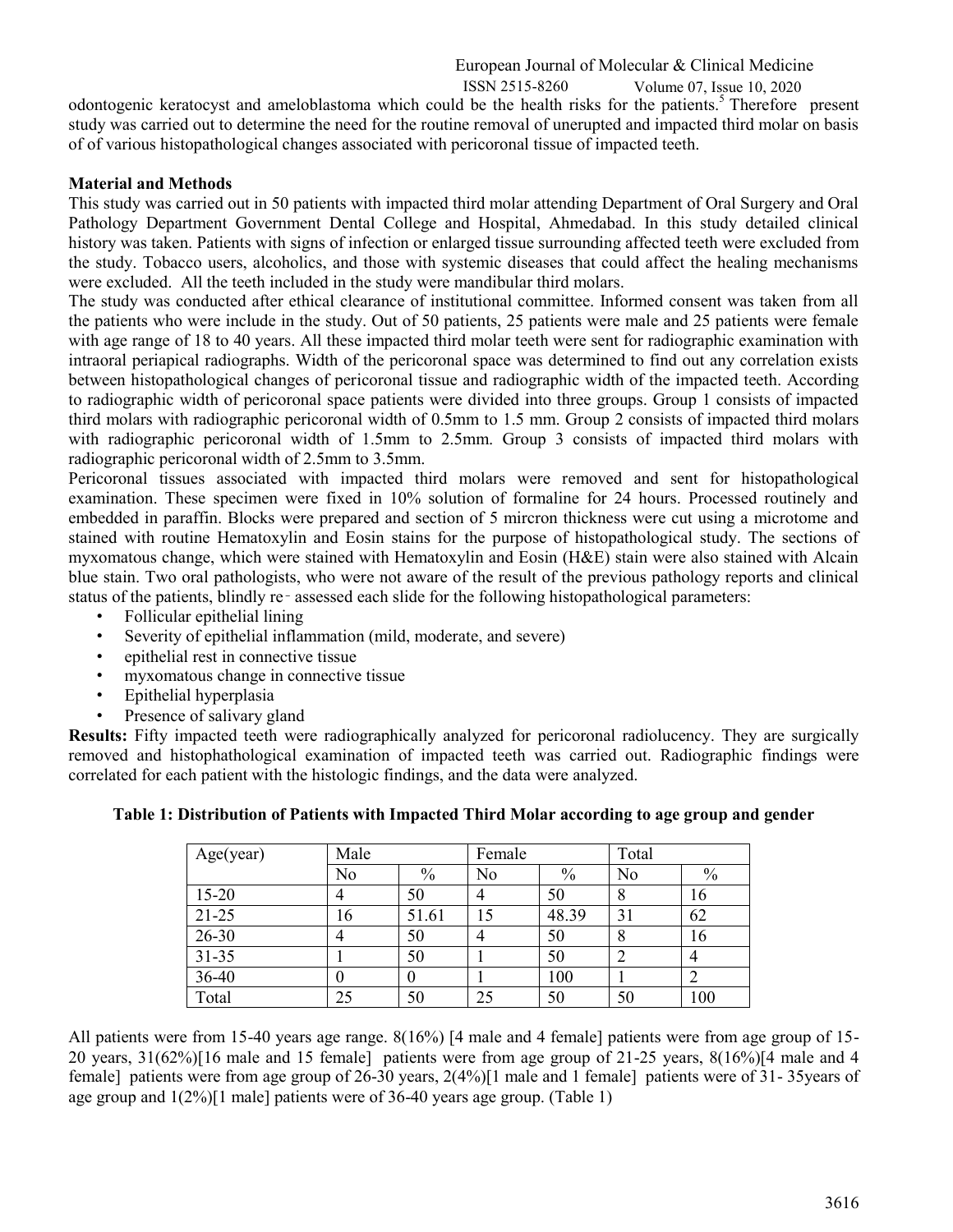| Age<br>Years) | 1n | Total          |                |                | <b>Tooth Position</b> |              |                  |                |          |                |          |
|---------------|----|----------------|----------------|----------------|-----------------------|--------------|------------------|----------------|----------|----------------|----------|
|               |    |                |                | Mesioangular   |                       | Distoangular |                  | Horizontal     |          | Vertical       |          |
|               |    | N <sub>o</sub> | $\%$           | No             | $\%$                  | No           | $\%$             | N <sub>o</sub> | $\%$     | N <sub>0</sub> | $\%$     |
| $15 - 20$     |    | 8              | 16             | $\theta$       |                       | ◠            | 25               |                | 12.5     | 5              | 67.5     |
| $21 - 25$     |    | 31             | 62             | 9              | 29.03                 | 3            | 9.68             | 5              | 16.12    | 14             | 45.17    |
| $26 - 30$     |    | 8              | 16             | $\overline{2}$ | 25                    | ↑            | 25               |                | 12.5     | 3              | 37.5     |
| $31 - 35$     |    | ◠<br>∠         | $\overline{4}$ |                | 50                    | $\theta$     | $\theta$         |                | 50       | $\theta$       | $\theta$ |
| 36-40         |    |                | $\overline{2}$ | $\theta$       | $\theta$              | $\theta$     | $\boldsymbol{0}$ | 0              | $\theta$ |                | 100      |
| Total         |    | 50             | 100            | 12             | 24                    |              | 14               | 8              | 16       | 23             | 46       |

| .<br>Table 2: Distribution of patients according to the age groups and tooth position of |  |
|------------------------------------------------------------------------------------------|--|
| impacted mandibular third molar                                                          |  |

Out of 50 patients with impacted third molar, 23(46%) had vertical impacted teeth, 12 (24%) had mesioangular impacted teeth, 8(16%) had horizontal impacted teeth and 7(14%) had distoangular impacted teeth.(Table 2)In all age group except 31-35 years of age group vertical impacted teeth were more common than other impacted teeth.

**Table 3: Distribution of various age groups and width of pericoronal radiographic width in patients with impacted third molar**

| Age<br>Years) | (in | Radiographic width of pericoronal tissue<br>Total |                |                    |               |                    |               |                    |               |
|---------------|-----|---------------------------------------------------|----------------|--------------------|---------------|--------------------|---------------|--------------------|---------------|
|               |     |                                                   |                | $0.5$ mm- $1.5$ mm |               | $1.5$ mm $-2.5$ mm |               | $2.5$ mm $-3.5$ mm |               |
|               |     | N <sub>0</sub>                                    | $\frac{6}{6}$  | N <sub>0</sub>     | $\frac{0}{0}$ | N <sub>0</sub>     | $\frac{6}{9}$ | No                 | $\frac{6}{6}$ |
| $15 - 20$     |     |                                                   | 16             |                    | 62.5          |                    | 22.58         |                    | 37.5          |
| $21 - 25$     |     | 31                                                | 62             | 18                 | 58.06         |                    | 25            | h                  | 19.36         |
| $26 - 30$     |     | 8                                                 | 16             |                    | 50            |                    | 50            |                    | 25            |
| $31 - 35$     |     |                                                   | $\overline{4}$ |                    | 50            |                    |               |                    |               |
| 36-40         |     |                                                   |                |                    | 100           | 0                  |               |                    |               |
| <b>Total</b>  |     | 50                                                | 100            | 29                 | 58            | 10                 | 20            |                    | 22            |

Out of 50 patients with impacted teeth, 29(58%) had pericoronal radiolucency of 0.5mm-1.5mm width of impacted teeth , 10(20%) had pericoronal radiolucency of 1.5mm-2.5mm width of impacted teeth and 11(22%) had pericoronal radiolucency of 2.5mm-3.5mm width of impacted teeth. (Table 3) In 15-20 years age group, 8 patients had pericoronal radiolucency of 0.5mm-1.5mm width of impacted teeth, 5 had pericoronal radiolucency of 1.5mm-2.5mm width of impacted teeth. In 21-25 years age group, 18 patients had pericoronal radiolucency of 0.5mm-1.5mm width of impacted teeth, 7 patients had pericoronal radiolucency of 1.5mm-2.5mm width of impacted teeth and 6 patients had pericoronal radiolucency of 2.5mm-3.5mm width of impacted teeth. In 26-30 years age group, 4 patients had pericoronal radiolucency of 0.5mm-1.5mm width of impacted teeth, 2 patients had pericoronal radiolucency of 1.5mm-2.5mm width of impacted teeth and 2 patients had pericoronal radiolucency of 2.5mm-3.5mm width of impacted teeth. In 31-35 years age group, 1 patients had pericoronal radiolucency of 0.5mm-1.5mm width of impacted tooth, 1 patients had pericoronal radiolucency of 1.5mm-2.5mm width of impacted tooth. In 36-40 years age group, 1 patient was included who had pericoronal radiolucency of 0.5mm-1.5mm width of impacted tooth. (Table 3)

**Table 4: Histopathologic changes according to the position of impacted third molar**

|                                   | Mesioangular | Distoangular | Vertical      | Horizontal  | Total    |  |  |  |
|-----------------------------------|--------------|--------------|---------------|-------------|----------|--|--|--|
|                                   | $(n=12)$     | $(n=7)$      | $(n=23)$      | $(n=8)$     | $(n=50)$ |  |  |  |
| Follicular epithelial lining      |              |              |               |             |          |  |  |  |
| Epithelium absent                 | 3(25%)       | $1(14.28\%)$ | 8(34.78%)     | $1(12.5\%)$ | 14(28%)  |  |  |  |
| <b>EOE</b>                        | $1(8.33\%)$  | $1(14.28\%)$ | $3(13.04\%)$  | 2(25%)      | 7(14%)   |  |  |  |
| Squamous                          | $2(16.66\%)$ | $3(42.8\%)$  | 8(34.78%)     | 3(37.5%)    | 16(32%)  |  |  |  |
| EOE+Squamous                      | $6(50\%)$    | 2(28.57%)    | $3(13.04\%)$  | 2(25%)      | 13(26%)  |  |  |  |
| Epithelial hyperplasia            |              |              |               |             |          |  |  |  |
| Present                           | $8(66.66\%)$ | 5(71.42%)    | $11(47.82\%)$ | $5(62.5\%)$ | 29(58%)  |  |  |  |
| Inflammation of Connective tissue |              |              |               |             |          |  |  |  |
| Mild                              | $8(66.66\%)$ | $0(0\%)$     | 8(34.78%)     | 2(25%)      | 18(36%)  |  |  |  |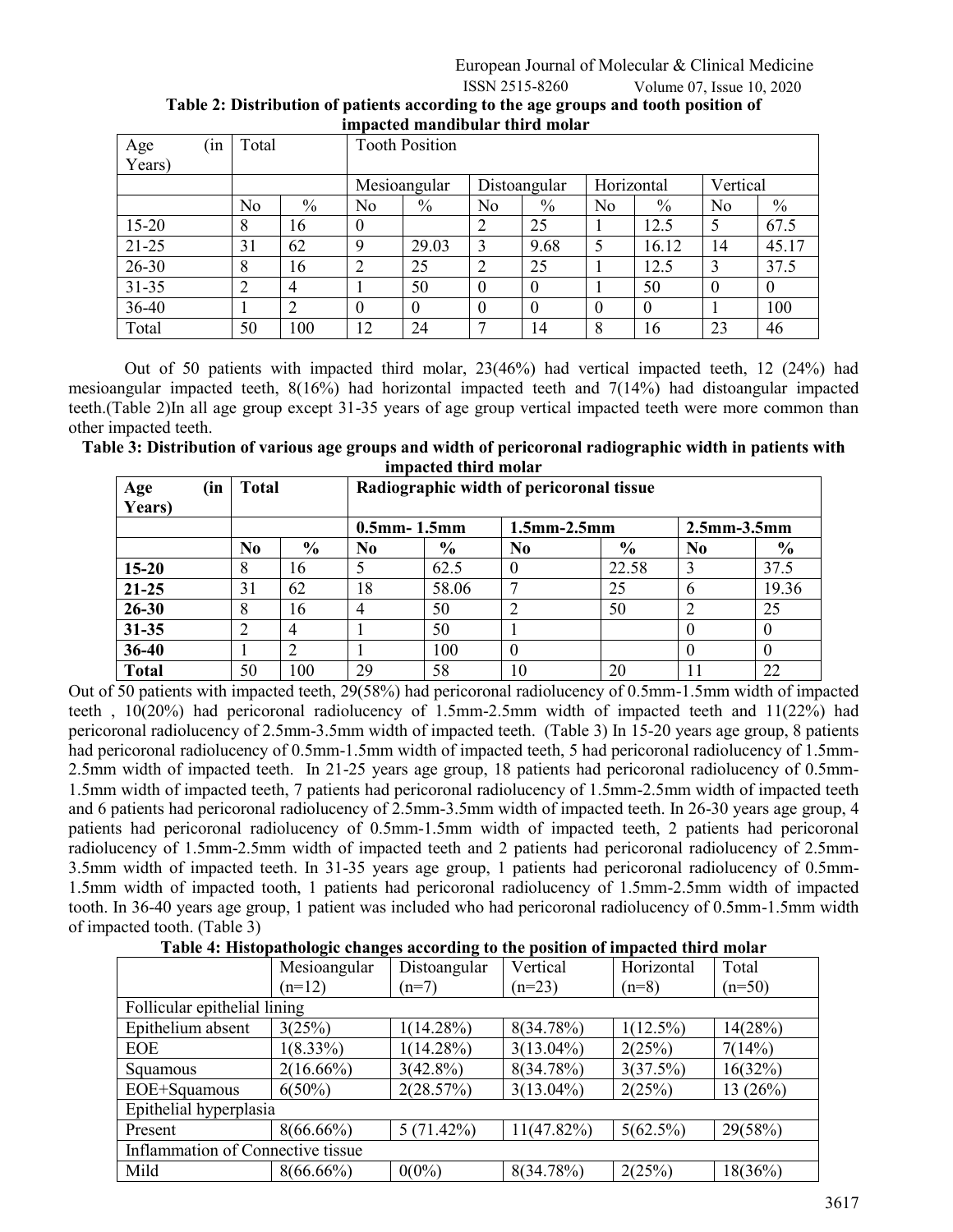|                                             |               |              | ISSN 2515-8260 | Volume 07, Issue 10, 2020 |         |  |  |  |  |
|---------------------------------------------|---------------|--------------|----------------|---------------------------|---------|--|--|--|--|
| Moderate                                    | $0(0\%)$      | $4(57.14\%)$ | 8(34.78%)      | $4(50\%)$                 | 16(32%) |  |  |  |  |
| Severe                                      | $4(33.33\%)$  | 3(42.85%)    | 7(30.43%)      | 2(25%)                    | 16(32%) |  |  |  |  |
| <b>Epithelial Rest in Connective tissue</b> |               |              |                |                           |         |  |  |  |  |
| Present                                     | $11(91.66\%)$ | $4(57.14\%)$ | 19(82.60%)     | $5(62.5\%)$               | 39(78%) |  |  |  |  |
| Absent                                      | $1(8.33\%)$   | 3(42.85%)    | 4(17.39%)      | 3(37.5%)                  | 11(22%) |  |  |  |  |
| Myxomatous changes in connective tissue     |               |              |                |                           |         |  |  |  |  |
| Present                                     | $10(83.3\%)$  | 2(28.57%)    | $10(43.4\%)$   | $5(62.50\%)$              | 27(54%) |  |  |  |  |
| Absent                                      | $2(16.6\%)$   | 5(71.43%)    | $13(56.52\%)$  | $3(37.50\%)$              | 23(46%) |  |  |  |  |
| Salivary Gland                              |               |              |                |                           |         |  |  |  |  |
| Ductal hyperplasia                          | $1(8.33\%)$   | $1(14.28\%)$ | $2(8.69\%)$    | $\theta$                  | 4(8%)   |  |  |  |  |
| Mucous acini                                | $1(8.33\%)$   | $\theta$     | $1(4.34\%)$    | $\theta$                  | 2(4%)   |  |  |  |  |

European Journal of Molecular & Clinical Medicine

Out of 50 patients, 7(14%) patients had EOE, 16(32%) patients had squamous lining and 13(26%)had EOE and squamous lining while in 14(28%) patients follicular epithelial lining is absent. 27 out of 50(54%) patients with impacted teeth showed myxomatous changes in connective tissue. In 39(78%) patients out of 50 patients epithelial rests were present in connective tissue. In 29(58%) patients out of 50 patients epithelial hyperplasia were present in connective tissue. Out of 50 patients, 18(36%) patients showed mild inflammation in connective tissue and 16(32%) patients showed moderate and severe inflammation each. Salivary gland was found in 6 patients out of which 4 patients showed ductal hyperplasia and 1 patient showed mucous acini. (Table 4)

Out of 14(28%) patients with follicular epithelial lining absent, 8 patients had vertical impacted teeth, 3 patients had mesioangular impacted teeth. It was absent in both distoangular and vertical impacted teeth – 1 patient each. EOE maximum present 3 out of 7 patients in vertical impacted teeth. 8 patients with vertical impacted teeth, 3 patients with distoangular and horizontally impacted teeth and 2 patients with mesioangular impacted teeth showed squamous metaplasia. Epithelial hyperplasia is present in 71.42% distoangular (5 out of 7 teeth)impacted teeth followed by mesioangular impacted teeth( 66.66%), horizontal impacted teeth (62.5%) and veritcal impacted teeth ( 47.82%). Severe inflammation is present maximum in distoagnular teeth (42.85%) followed by mesioangular impacted teeth (33.33%), vertical impacted teeth (30.43%) and horizontally impacted teeth (25%) respectively. Moderate inflammation is more commonly present in distoangular (57.14%) and horizontal (50%) impacted teeth. Mild inflammation was more commonly present in mesioangular impacted teeth. (Table 4)

Myxomatous changes in connective tissue is more commonly present in mesioagnular impacted teeth (83.3%) followed by horizontally impacted teeth (62.50%), vertical impacted teeth (43.4%), and distoangular impacted teeth (28.57%) respectively. Epithelial rest in connective tissue is more commonly present in mesioangular impacted teeth (91.66%) followed by vertical impacted teeth (82.60%), horizontally impacted teeth ( 62.5%) and distoangular impacted teeth ( 57.14%) respectively. Ductal hyperplasia is presentin 8.69%vertically impacted teeth, 14.28% distoangular impacted teeth and 8.3% mesioagnular impacted teeth. Mucous acini is present in mesioagnular and vertical impacted teeth- 1 tooth each. (Table 4)

#### **Discussion:**

The third molar region has the highest incidence of developmental anomalies and the odontogenic cysts and epithelial odontogenic tumours which illustrate the potential of the dental lamina in this location, therefore there is general agreement by dentists and dental specialist that the presence of disease associated with impacted  $3<sup>rd</sup>$  molar teeth is an indication for their removal which are the most common teeth to be impacted in the oral cavity. Its prophylactic removal remains always controversial. There is currently very little scientific evidence to support routine removal of impacted 3<sup>rd</sup> molar teeth for prevention of disease. If there is disturbance during eruption of teeth, it is apparent that certain pathologic changes occur in the covering follicular tissue. <sup>6</sup>

Stanley et al (1988) reported that some type of pathological change can be expected eventually in approximately 12% of an impacted third molar population and 1.82% of the general population and because of this reappraisal of routine removal of symptomatic third molar might be indicated. In view of this the present study was carried out to determine the pathologic latency of pericoronal tissue of impacted third molar.<sup>3</sup>

The highest incidence of impacted third molar in the age groups 21-25 year which is 62% in present study which is in accordance of study done by Taiseer Hussain et al<sup>7</sup> who also found largest number (39%) of impacted mandibular third molars were extracted from patients between 20 and 25 years of age. In contrast to that Rakprasitkaul  $(2001)^8$  reported highest incidence of impacted third molar in 11-20 years of age and was 42.3% which was not correlated with the present study. In the present study, vertical impaction was found in 46% patients, mesioagnular impaction in 24% patients, horizontal impaction in 16% patients and distoangular impaction in 14% patients. Similar results also seen in study done by Morris and Jerman  $(1971)^9$  found vertical impaction in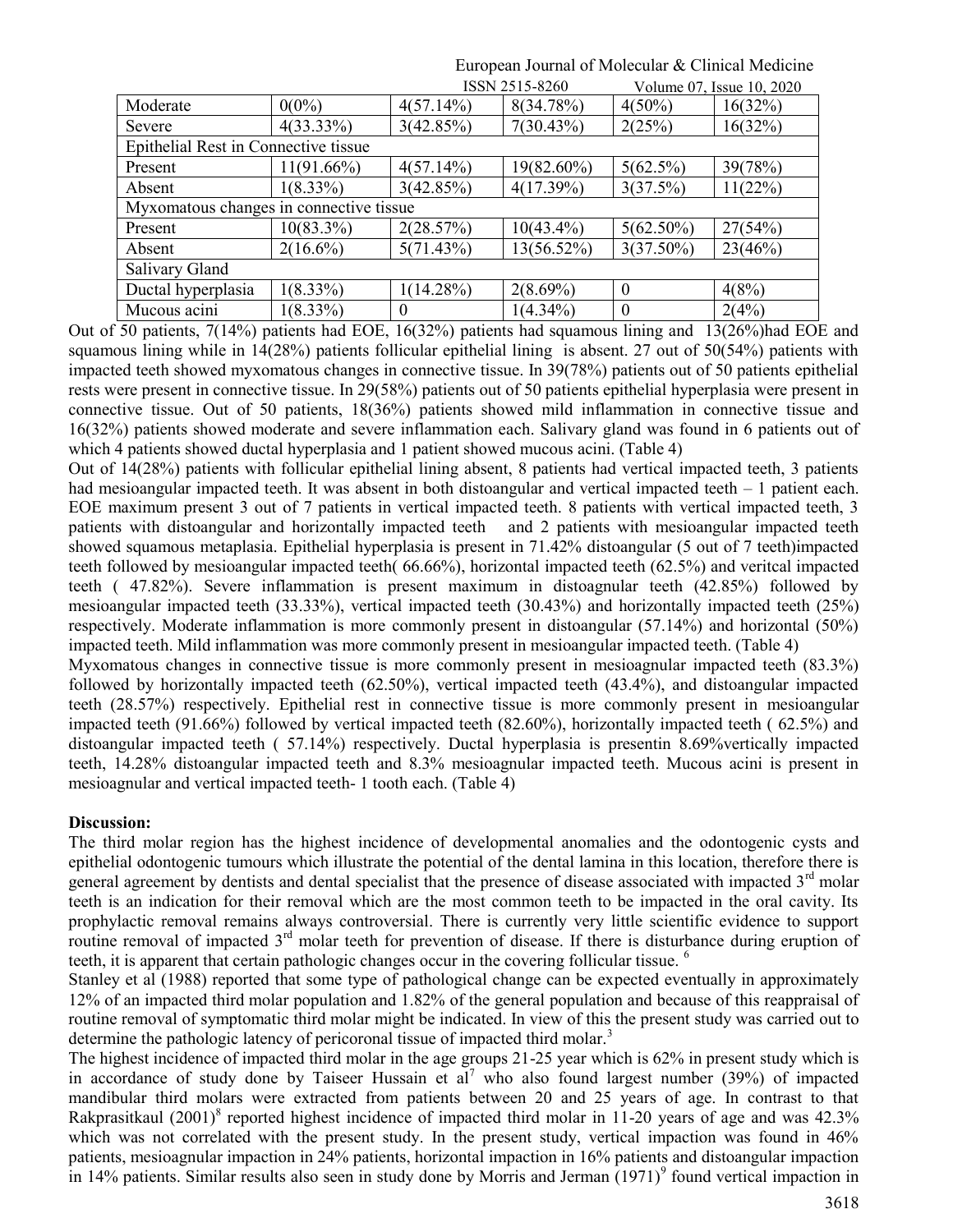#### European Journal of Molecular & Clinical Medicine ISSN 2515-8260 Volume 07, Issue 10, 2020

54.5% patients, followed by mesioagnular impaction in 27.7% patients. In contrast to present study, Eliasson et al  $(1989)^{10}$  noticed predominant horizontal position in 41% patients, Anand et al<sup>11</sup> noticed predominant mesioagnular position in 57% patients and M Eshghpour<sup>12</sup> who reported 48.67% patients with mesioagnular impacted teeth. Sutas Rakprasitkul<sup>8</sup> found in his study that the incidence of pathologic conditions was higher than that of normal conditions in all third molar positions and in younger patients, normal tissue was more commonly found, but in patients older than 20 years, the incidence of pathologic tissue was higher than the incidence of normal tissue.

In the present study 58% patients are having impacted teeth with 0.5-1.5mm width of pericoronal radiolucency followed by 22% patients with impacted teeth with 2.5mm-3.5mm width and 20% patients with impacted teeth with 1.5mm-2.5mm width. Only 1 patient is present with 1.5-3.5mm width in age group of 31-40 years which suggests that as the age advances the pericoronal radiolucency does not increase with age. Eliasson et al found that the relative frequency age of such pericoronal changes remain constant.<sup>10</sup>

In the present study 14% patients have EOE, 32% patients have squamous lining and 26% patients have EOE and squamous lining, in contrast to study done by Conklin and Stafne  $(1949)^{13}$  reported squamous lining in 64% follicle which was double than the present finding. EOE with squmaous lining is present 50% of mesioagnular impacted teeth (6 impacted teeth out of 12 impacted teeth). Presence of epithelium was present in Forty‑ five (90%) specimen and only 5 (10%) specimens were devoid of epithelium, 31 (68.9%) showed REE and 14 (31.1%) showed SSE in study done by Naqoosh Haidry et al.<sup>14</sup>Epithelial hyperplasia is also common in mesioangular and distoangular impacted teeth. Presence of epithelium was present in 87.8% patients, squamous epithelium was present in 51.2% patients, reduce enamel epithelium was present in 36.5% patients and epithelial hyperplasia was present in 14.6% patients in study done by Vijyalakshmi et al.<sup>15</sup> Mild inflammation is found in 66.66% mesioangular impacted teeth, moderate inflammation is found in 57.14% distoagnular impacted teeth and 50% of horizontally impacted teeth. Severe inflammation is found more common-42.85% of distoangular impacted teeth .Inflammation was present in 34 (68%) cases and was absent in 16 (32%) cases in study done by Naqoosh Haidry et al.<sup>14</sup> Inflammation was found in 24.3% patients and myxomatous tissue was present in study done by Vijayalakshmi et al. <sup>15</sup> presence of lining epithelium was noted in 87.8% of the follicles. Of this, reduced enamel epithelium was present in 36.5% (out of 41 follicles) of the follicles and absence of epithelium was found in 12.19% in study done by Vijayalaxmi et al.<sup>15</sup>Adav et al. found a significant relationship between increase in patients age and inflammation of dental follicle. It seems that the longer the follicular tissue remains in bone, larger the possibility of an inflammatory reaction within connective tissue.<sup>14</sup>85 cases (58%) showed fibrous or myxomatous connective tissue in study done by Anand et al.<sup>12</sup> Damante and Fleury noted that the loss of epithelium may have resulted from the ameloblast cell adherence to the enamel cuticle, which detaches from parts of the specimen during surgical treatment. A Esen et al noted that when asymptomatic impacted third molars become symptomatic, not only squamous metaplasia but also severity of inflammation significantly increasein their study.<sup>17</sup> Cabbar et al. <sup>18</sup> also reported that the mesenchymal cell inflammation upregulate the cell turnover of odontogenic epithelium and lead to proliferation, and they concluded that inflammation might be effective insquamous changes. Squamous metaplasia was present in 30 out of 83 patients; mesenchymal inflammation was present in 82% patients (68 out of 83 patients) with severe inflammation in 40% patients (33 out of 83 Patients) and mild inflammation in 42% patients (35 out of 83 Patients) in study done by A Ensen et al.John Adelsperger et al <sup>19</sup> reported 34% specimen showed squamous metaplasia suggestive of cystic change equivalent to that found in dentigerous cysts. David Moraes et al  $^{20}$  reported in their study that transformation of the reduced epithelium into squamous epithelium with maturation of the follicle and consequently with increasing age was statistically significantin study.Curran et al. concluded that any follicle with squamous epithelium should be regarded as a dentigerous cyst.<sup>21</sup> Myxomatous changes were present in 78% patients (65 out of 83 patients)) in study done by A Ensen et al.  $17$ 

When the diameter of a pericoronal space is greater than 2.5 mm on an intraoral radiograph and greater than 3 mm on a panoramic radiograph, pathosis is suggested, and if the radiopaque border, representing the surrounding cortical plate, is not well-defined, this is also a sign of pathologic change. The differential diagnosis of pericoronal radiolucencies include enlarged follicular space, dentigerous cyst, odontogenic keratocyst, unicystic ameloblastoma, adenomatoid odontogenic tumour, calcifying cystic odontogenic tumour, and ameloblastic fibroma. Other rare lesions such as odontogenic fibroma, odontoma in premineralized stage, and odontogenic fibroma may also be encountered as pericoronal radiolucencies. Anand et al concluded in their study that unerupted third molars with pericoronal radiolucency of <2.5 mm should be retained since they do not exhibit cyst formation microscopically.<sup>11</sup>